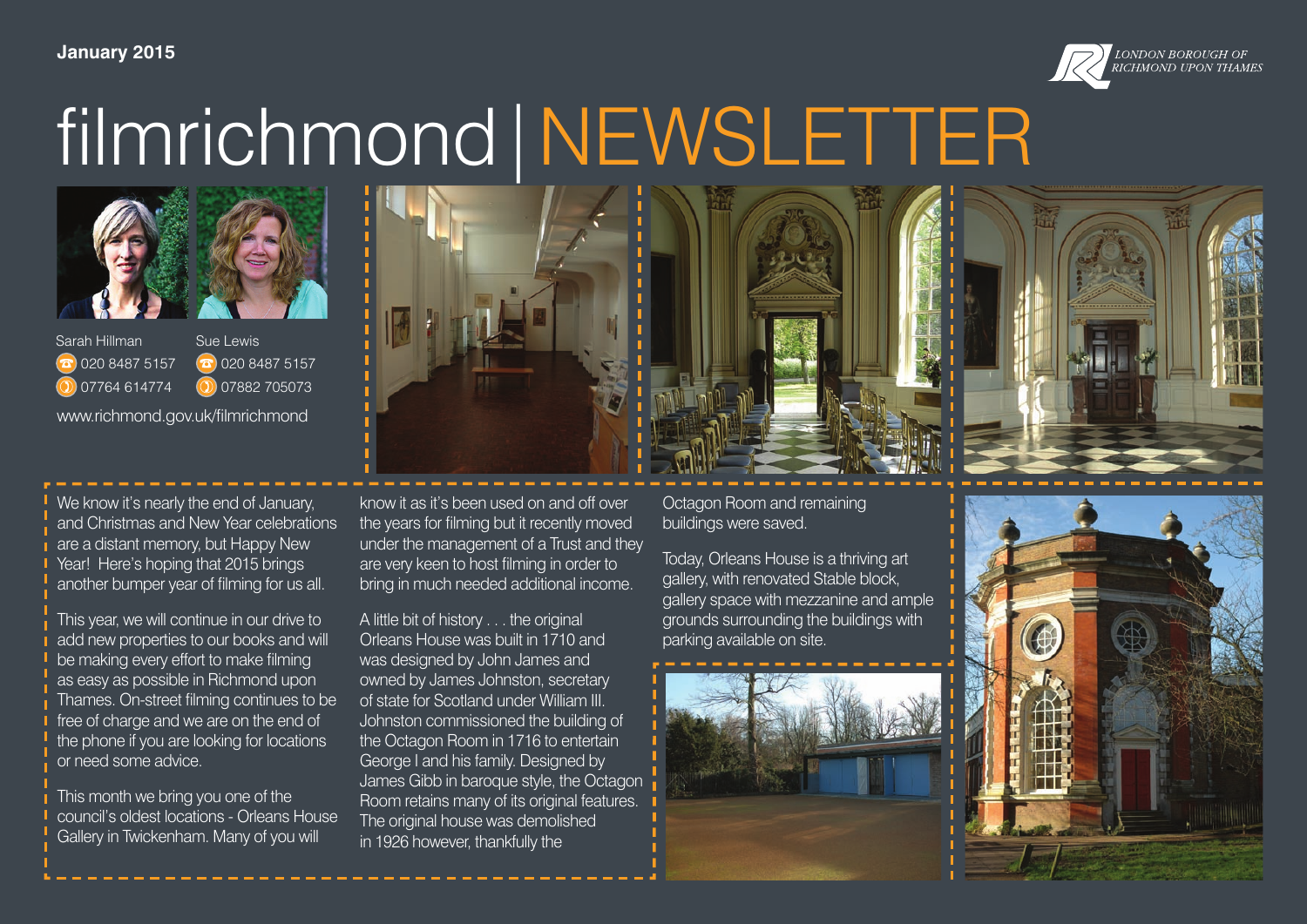

# filmrichmond|NEWSLETTER

### Richmond Stars

Twitter was alive over Christmas with residents recognising borough locations in many of the Christmas TV specials this year. The Boy in the Dress featured Ham Parade and Grey Court Secondary School in Ham and used the ever popular Ham Street car park as their unit base for a great deal of October and November. The BBC's Christmas Day comedy Professor Branestawn came to film on Twickenham Riverside in October and Charlie Brooker's dark drama Black Mirror filmed scenes in St Margarets and Twickenham.

Urban Hymn continued to film in October and made very good use of the council's Youth Centre, Heatham House for three days, even setting fire to a car in the front car park. They also filmed in York House and various other locations in Strawberry Hill and Twickenham. Richmond regulars Off Their Rockers came back to

their two favourite locations - Richmond Green and Riverside for some more hidden camera fun, and feature film Genius shot at East Sheen Cemetery with the very lovely Colin Firth. And in Stills news, Vanity Fair chose Richmond Riverside as a setting in which to photograph Ralph Fiennes.

November saw Boy in the Dress continuing to film in Ham, Woman in Red based at Twickenham Studios and TV insurance commercial Bubble filmed on Twickenham Riverside. Coalition, a new TV drama, filmed scenes in Teddington and TV comedy Josh filmed around East Twickenham and St Margarets. Humans, a new TV drama from Kudos shot around Ham and had a two day road closure next to the Thames in St Margarets for two night shoots with stunts. They were able to make a donation to the local residents association which was much appreciated. Online hidden

camera show The Big Start, filmed for Nescafe on Queen Elizabeth Walk in Barnes and US TV reality show 'House Hunters International came back to film on Richmond Green.

With over 45 productions visiting us in October, November and December, it's definitely been a busy time!

If you're looking for a controllable road to film in for possibly a road closure or temporary traffic holds, then look no further than Ranelagh Drive in Twickenham. The road runs parallel to the river in Twickenham (close to Twickenham bridge) and is close to Richmond Lock with its Victorian footbridge leading over the river to Old Deer Park. Ranelagh Drive and the surrounding roads have unrestricted parking too. We ask that if you do film in this area that a donation is made to the local residents' association.